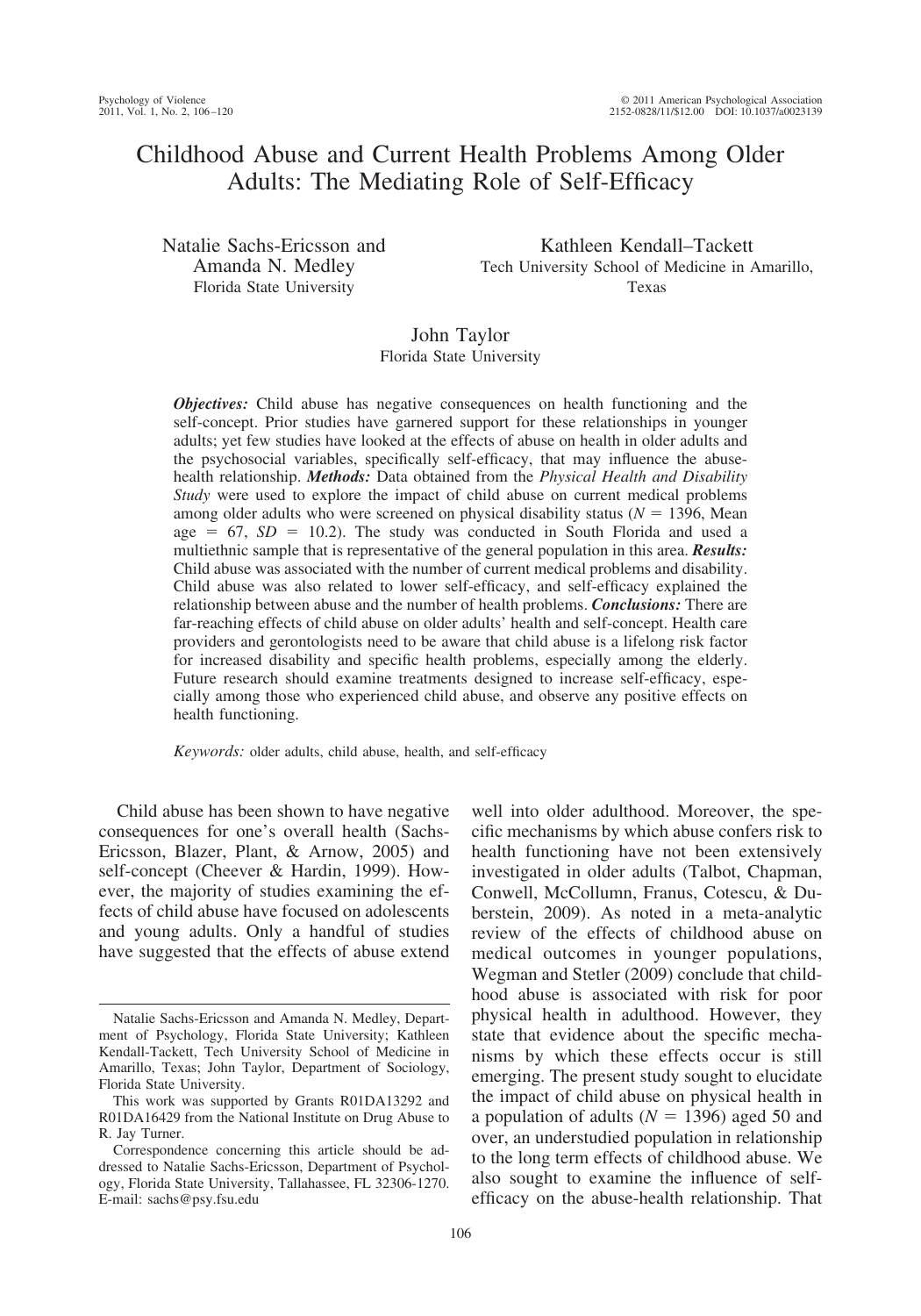is, we believe it is important that studies try to determine the psychological mechanism (e.g., mediators) by which abuse may exert its influence on health.

## **Child Abuse and Health Outcomes**

A growing body of literature has established an association between childhood abuse and an array of negative health outcomes (Sachs-Ericsson et al., 2005). In a meta-analytic review of 31 studies looking at the long-term effects of child abuse on physical health, Irish and colleagues (2009) found that individuals with a history of abuse reported more complaints on six health outcomes including general health, gastrointestinal health, gynecological health, pain, cardiopulmonary symptoms, and obesity. However, it is important to note that most of the studies looking at the abuse-health relationship focused on adolescents and young adults. Very few studies have examined these relationships among older adults.

There have also been some longitudinal studies supporting the association between abuse and negative health outcomes. But again, the studies were comprised mainly of children followed into young adulthood (Flaherty et al., 2006; Romans, Belaise, Martin, Morris, & Raffi, 2002). For example, Hussey and colleagues (2006) found in a longitudinal sample that abuse as a child was related to a number of negative health outcomes and negative health behaviors including obesity, alcohol use, and marijuana and cigarette use in adolescence.

In another longitudinal study (Flaherty et al., 2006), children aged 4 and at high risk for abuse  $(N = 1,041)$  were assessed for the child's exposure in their family to adverse events including physical abuse, sexual abuse, and psychological maltreatment, and four categories of household dysfunction. Child physical health at age 6 years was assessed. One adverse exposure almost doubled the risk of overall poor health, and four adverse exposures or more almost tripled the risk of illness requiring medical attention. Another longitudinal study (van Tilburg et al., 2010) of 845 children observed from the age of 4 through 12 years was conducted to investigate the association of childhood maltreatment to early development of gastrointestinal (GI) symptoms. Sexual abuse preceded or coincided with abdominal pain in 91% of cases. Psychological distress was found to partially mediate the relationship between abuse and GI problems.

#### **Child Abuse and Older Adults**

Those studies conducted on older adults have shown that the effects of childhood abuse are long lasting. For example, in a study of psychiatric patients aged 50 and over, childhood sexual abuse victims were at a greater risk for medical illness burden, poorer physical functioning, and greater bodily pain (Talbot et al., 2009). In a study of more than 21,000 older adults (aged  $\geq 60$ ) currently under the care of general practitioners, it was found that those who experienced both physical and sexual abuse were at a higher risk for poor physical and mental health (Draper, Pfaff, Pirkis, Snowdon, Lautenschlager, Wilson, & Almeida, 2008). Sachs-Ericsson and colleagues (2010) found sexual abuse to predict internalizing disorders in older adults (Sachs-Ericsson et al., 2010). Draper and colleagues (2008) concluded that the effects of childhood abuse appear to last a lifetime. However, they suggest that research is required to improve understanding of the pathways that lead to such deleterious outcomes.

#### **Child Abuse and Self-efficacy**

Self-efficacy is a central component of Bandura's social learning theory. Self efficacy, is described as a person's beliefs about their capacity to exert control over their own functioning and over events that affect their lives (Bandura, 1994, 1997). Self-efficacy, also referred to as self-mastery by Pearlin and Schooler (1978), is related to a number of aspects of self-concept including self-control, self-liking, self-perceived abilities and self-esteem (Tafarodi & Swann, 1995). Studies have shown that high levels of self-efficacy are associated with positive health outcomes (Clark & Dodge, 1999). Perceived self-efficacy has been shown to play a significant role in diverse forms of health behavior. Converging findings from several areas of research have shown health behaviors are partly mediated by perceived self-efficacy (O'Leary, 1985).

Previous research has shown that exposure to certain life stressors, such as childhood abuse, can negatively impact social-psychological re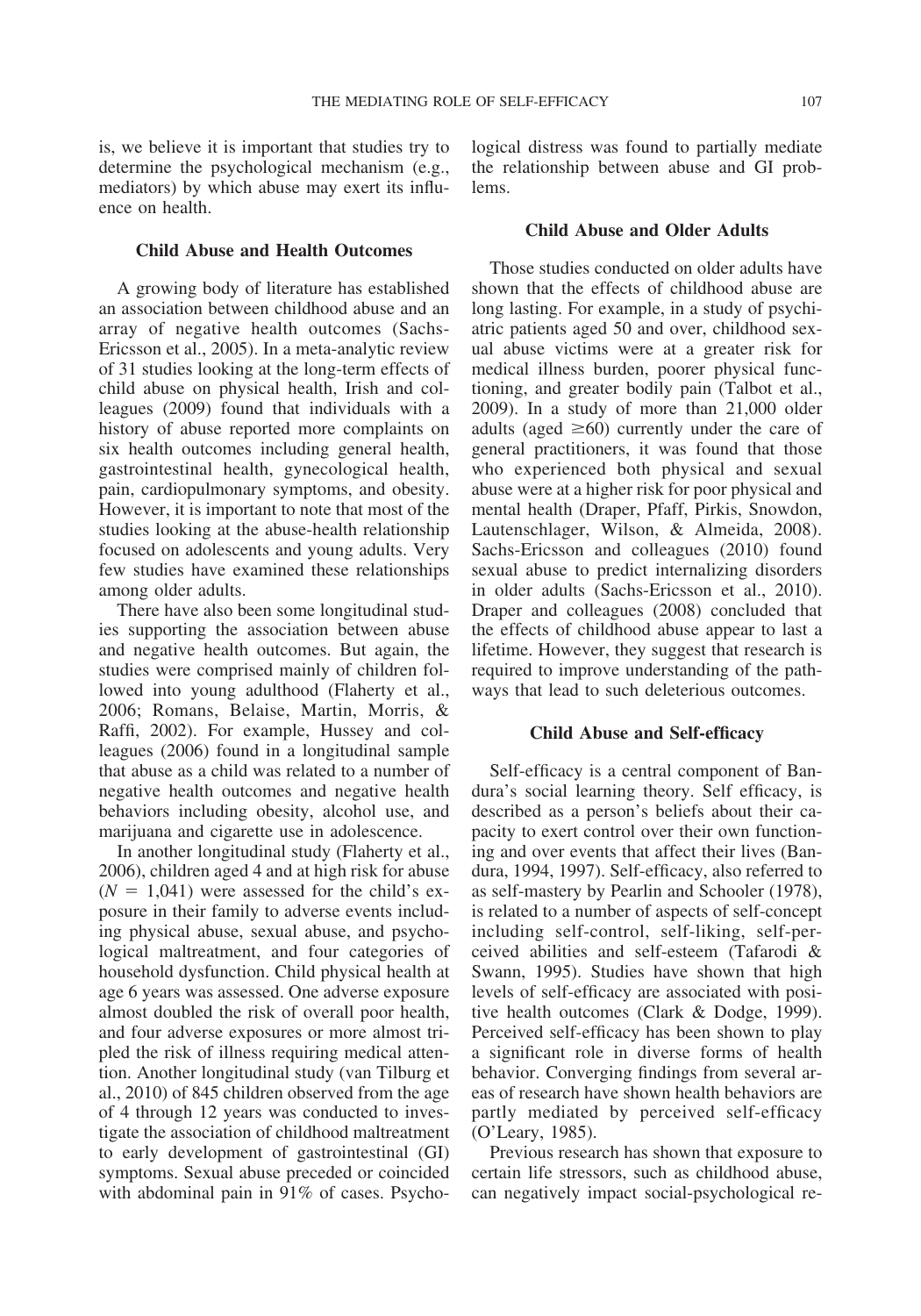sources like self-efficacy (Cheever & Hardin, 1999) which, in turn, can increase vulnerability to risks that threaten health status (Clark & Dodge, 1999). Importantly, the range of individual differences in negative outcomes associated with stress implies that other factors such as self-efficacy may play a role in the relationship between child abuse and negative outcomes (Collishaw, Pickles, Messer, Rutter, Shearer, & Maughan, 2007; Rutter, 2007).

There is evidence of an association between indices of self-efficacy and childhood abuse such that abuse has been shown to negatively influence one's cognitions about the self (Sachs-Ericsson et al., 2006). Self-efficacy is grounded in the attachment relationship with the primary caregiver. According to attachment theory, the quality of this attachment provides the "safe-base" from which the child gains mastery experience. It has been the hypothesized as the primary source of efficacy beliefs (Weinberg, Sroufe, Egeland, & Carlson, 1999). Children with secure attachments learn that they fulfill their needs through their own efforts. In contrast, when children are abused or neglected, and their attachments are insecure, they grow up believing that their efforts are ineffective or they lack personal control, and they must rely on others who may or may not meet their needs (Weinberg et al., 1999).

Family dysfunction can block young adults' opportunities for exploration and the development of mastery (Ryan, Solberg, & Brown, 1996). The family may not model functional coping in general, and they may be excessively negative and discouraging. This can impact self-efficacy (Ryan, Solberg, & Brown, 1996). In contrast, family support was related to stronger self-efficacy beliefs among young Latinos, and self-efficacy was related to stronger persistence of intentions and had an indirect association with better health (Torres & Solberg, 2001).

However, to our knowledge, no study has explored the association between childhood abuse and self-efficacy in older adults; though personal control has been show to be associated with the relationship between abuse and health (Irving & Ferraro, 2006). In the current crosssectional study, we believe that it would be useful to understand if self-efficacy would in part explain the relationship between abuse and health. Thus hopefully, in the future in conducting more costly and time consuming longitudinal research it would be instrumental to have identified psychological processes that may explain how abuse affects health.

# **Relationship Between Self-Efficacy and Health**

Beliefs about the self can influence one's health and health related behaviors. Studies looking at specific health problems and related behaviors have yielded support for the role of self-efficacy as a protective factor (Clark & Dodge, 1999). Self-efficacy can make a difference in adaptation to illness and disability (Marks, 2001; Shifren, Park, Bennett, & Morrell, 1999). Specifically, older patients who performed poorly on cognitive tasks also reported low self-efficacy, more pain, and poorer mental health than patients who performed well on cognitive tasks. Self-efficacy is also related to recovery from orthopedic surgery (Orbell, Johnston, Rowely, Davey, & Espley, 2001; Waldrop, Lightsey, Ethington, Woemmel, & Coke, 2001) and increased pain tolerance (Baker & Kirsch, 1991).

In one study of middle aged adults (Irving & Ferraro, 2006), the relationship between emotional abuse and self-rated health was mediated by personal control. Indeed, in another study, high levels of personal control were associated with better physical and psychological functioning among adults who were physically abused as children (Pitzer & Fingerman, in press). Thus, personal-control, one aspect of selfmastery, has been shown to be one mechanism by which abuse influences health in middle aged adults.

### **Self-Efficacy and Older Adults**

Self-efficacy has been found to be a predictor of positive health outcomes among older individuals (Grembowski, Patrick, Diehr, Durham, Beresford, Kay, & Hecht, 1993). For example, in a sample of depressed older adults with chronic obstructive pulmonary disease, Mannarino and Cohen (1996) found that self-efficacy was associated with better overall functioning. Self-efficacy was an essential component in explaining the success of the community-based walking program among older adults (Lee,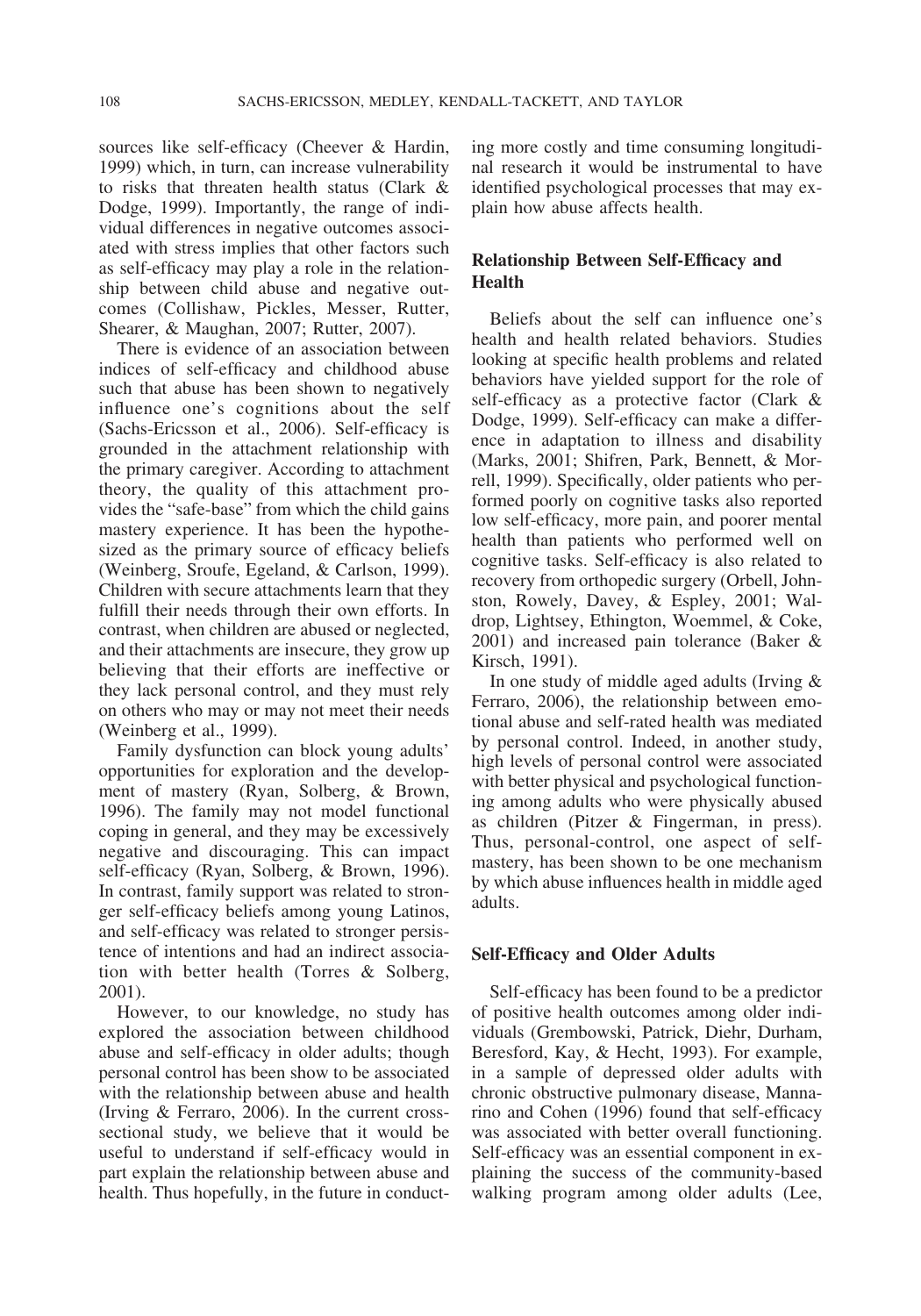Avis, & Arthur, 2007). Additionally, researchers have shown that self-efficacy predicts wellbeing in older individuals (Smits, Deeg, & Bosscher, 1995).

### **The Current Study**

The current study is based on a crosssectional data of adults age 50 and over  $(M = 67, SD = 10.2)$  from a representative sample in south Florida over sampled for individuals with disabilities. We examined the relationship between participants' childhood abuse history (physical, emotional, and sexual), self-efficacy, and the number of specific health problems. We used self-report measures of specific health problems. These are more objective indices of specific health problems than the more typically used subjective measures such as self-rated health. However, we purposely choose specific health problems because we wanted to have a more objective, theoretically verifiable assessment of current health status. Thus, these measures may afford a more rigorous test of our hypotheses. However, we also examine the relationship between abuse history and a more global assessment of health functioning, self reported disability. Based on the literature reviewed above, our multivariate analyses were modeled to evaluate the extent to which self-efficacy mediates the relationship between childhood abuse and current health problems.

#### **Family Dysfunction**

Abuse often occurs within a context of other family characteristics that may influence health and thus should be controlled for when examining the association of abuse to health outcomes (Felitti, 1998; Kenny & McEachern, 2000). For example, in one study of adult HMO members, other adverse childhood experiences in addition to abuse were found to compound the difficulties associated with abuse (Dube, Anda, Felitti, Edwards, & Williamson, 2002). Therefore, in the current study, we control for parental employment problems and parental substance misuse.

The present study seeks to expand upon the existing literature in several ways. First, it has the advantage of being based on a representative sample of older adults oversampled for disability. Interviews took place in the individual's home and were based on the version of the Composite International Diagnostic Interview (CIDI) (Kessler, Andrews, Mroczek, & Ustun, 1998) identical to that employed in the National Comorbidity Survey Replication (Kessler & Merikangas, 2004). Further, although several cross-sectional and clinical based studies have found an association between abuse and health, few have done so specifically looking at older individuals. Moreover, this study seeks to better understand the psychological mechanisms by which childhood abuse may be related to current health problems; specifically we examine the role of self-efficacy in the abuse-health relationship.

We hypothesized that (1) childhood abuse would be associated with the number of current health problems as well as self-reported disability; (2) those who have been abused as a child would have lower levels of self-efficacy; and (3) that self-efficacy would explain the association between childhood abuse and health problems.

#### **Method**

## **Sample**

The subsample of older adults included in the current study were obtained from the data derived from the first of two waves of *The Physical Health and Disability Study*, a two-wave panel study of Miami-Dade County residents that included an oversampling of individuals with a physical disability (Gayman, Turner, & Cui, 2008; Turner, Lloyd, & Taylor, 2006).

The plan for the study specified a representative sample of community residing individuals. The objective was to obtain a representative sample of adults oversampled for disabilities that is unbiased with respect to treatment or service involvement. By applying detailed national age- and ethnicity-specific as well as ageand gender-specific disability rates to the Dade County we estimated the number and distribution of persons with activity limitations in each category. This information was then translated into the estimate of the number of households that would need to be screened to meet our sampling requirements. Households were screened with respect to the age, sex, ethnicity, disability status, and the language preference of all adults age 18 and older.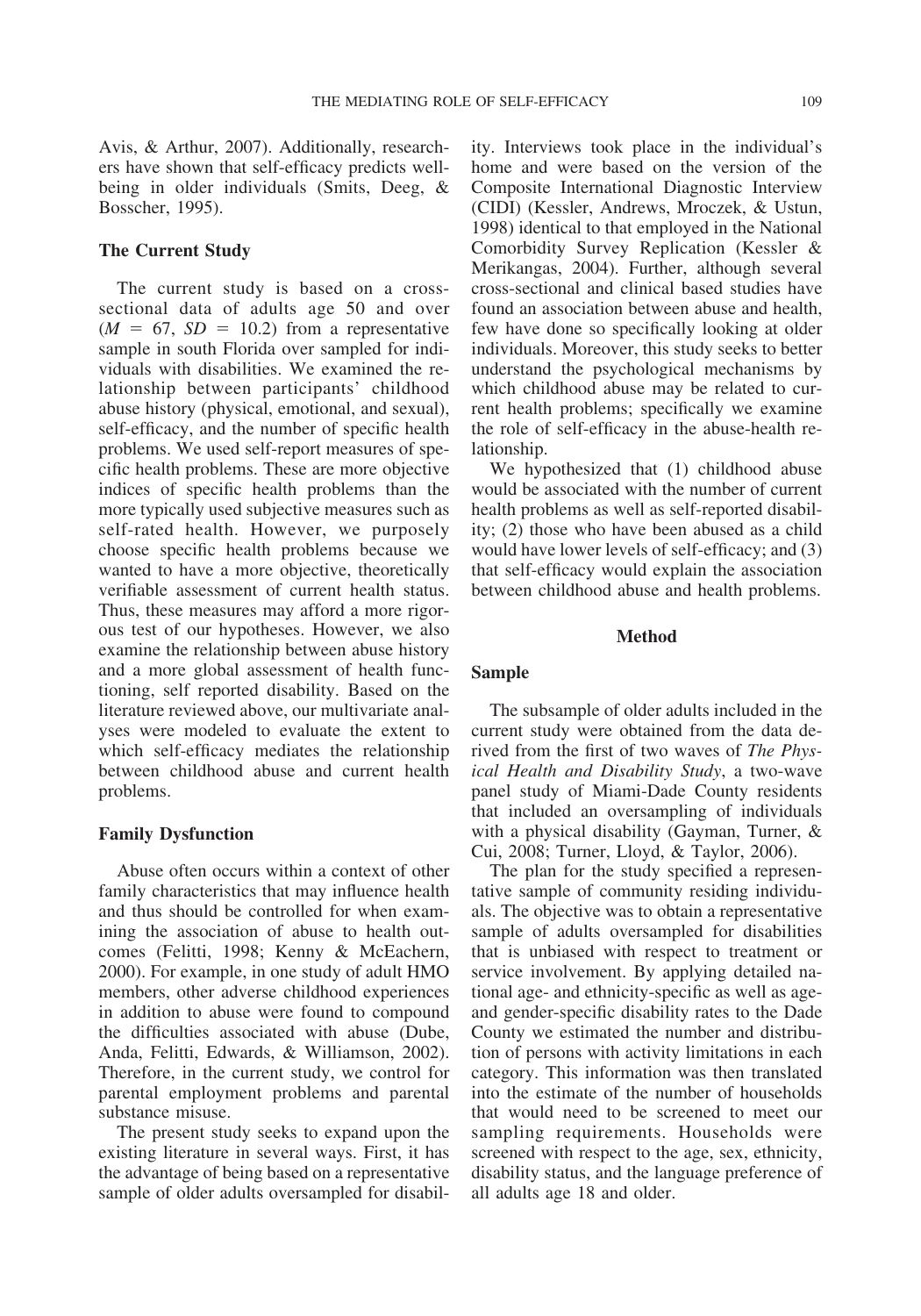The ages of those sampled ranged from 18-93 ( $M = 59$ ). The original sample was drawn such that there were equal numbers of men and women and equal numbers of individuals screened as having a physical disability and those not. The four ethnic groups comprising more than 90% of all Miami-Dade county residents (non-Hispanic Whites, Cubans, non-Cuban Hispanics, and African Americans) were each represented equally in the sampling and only departed slightly from those for the county as a whole. The over sampling of physically disabled participants was conducted for reasons unrelated to the current study. However, this sampling strategy would likely increase rates of current health problems (the dependent measure of the study) and thus would allow us to have a larger sample of older adults with health problems. However, it should be noted that the rates of current medical problems identified in the sample are likely overestimates of the rates occurring in the general population of older adults.

The first-wave panel study included a total of 1,986 interviews and was completed in 2000 –2001 (82% response rate). Of these, 1,086 were screened as having no physical disability, while 900 were screened as having a physical disability. Those individuals who were screened as not having a physical disability were matched on race/ethnicity, gender, and age with those individuals screened as having a disability.

### **Participants**

Importantly, in the current study we identified a subsample of these adults who were 50 years of age or older. This included 1460 participants at Wave 1. The average age of the sample was  $67.1$  ( $SD = 10.2$ ). However, there were 64 subjects who were excluded for missing data. Thus, for the analyses in the current study we had a total sample of  $(N = 1396)$ . There were 57.7% females. Race and ethnicity was as follows: non-Hispanic White (23.6%), Cuban (26.8%), other Hispanic (13.1%), and African American (36.5%). The high percentage of Cubans is consistent with the population of South Florida where this study was conducted.

## **Interviews**

The majority of interviews took place in the homes of the participants by well-trained bilingual interviewers. Participants were first contacted through letters about the survey and were paid \$25 for their participation. Informed consent was obtained. Computer-assisted personal interviews in either English or Spanish were administered depending on the preference of the participant. Data were obtained using major sections from the CIDI. The version of the CIDI utilized is largely identical to that employed in the National Comorbidity Survey Replication (Kessler & Merikangas, 2004).

### **Measures**

**Demographic variables.** In the analyses presented below, age, gender, educational attainment, and race/ethnicity were based on respondents' self-report.

**Physically disabled.** The screening question for disability followed from the definition of disability as outlined by the World Health Association (1976): "Do you have any physical health condition or physical handicap that has resulted in a change in your daily routine or that limits the kind of or amount of activity you can carry out? (For instance work, housework, school, recreation, shopping, or participation in social or community activities)." (Yes/No)?

**Specific health problems.** At baseline, participants were assessed for current health problems. Specifically, they were read a list of health problems and asked to indicate with "Yes" or "No" whether the specific health problem had occurred within the last 12 month period. It is important to note that these are "current" and not lifetime problems and this is reflected in the lower prevalence of the disorders. Limiting consideration to past year health problems provides a more conservative estimate of the relationship between early abuse and health outcomes in older adults and, therefore, a more stringent test of the hypotheses presented here.

There were 15 health problems used in the analyses (after combining some of the health problems). These included the following: pneumonia (other lung problems), arthritis, diabetes, high blood pressure, heart disease, stomach problems (including ulcer), gallbladder, kidney problems, bad or migraine headaches, liver, thy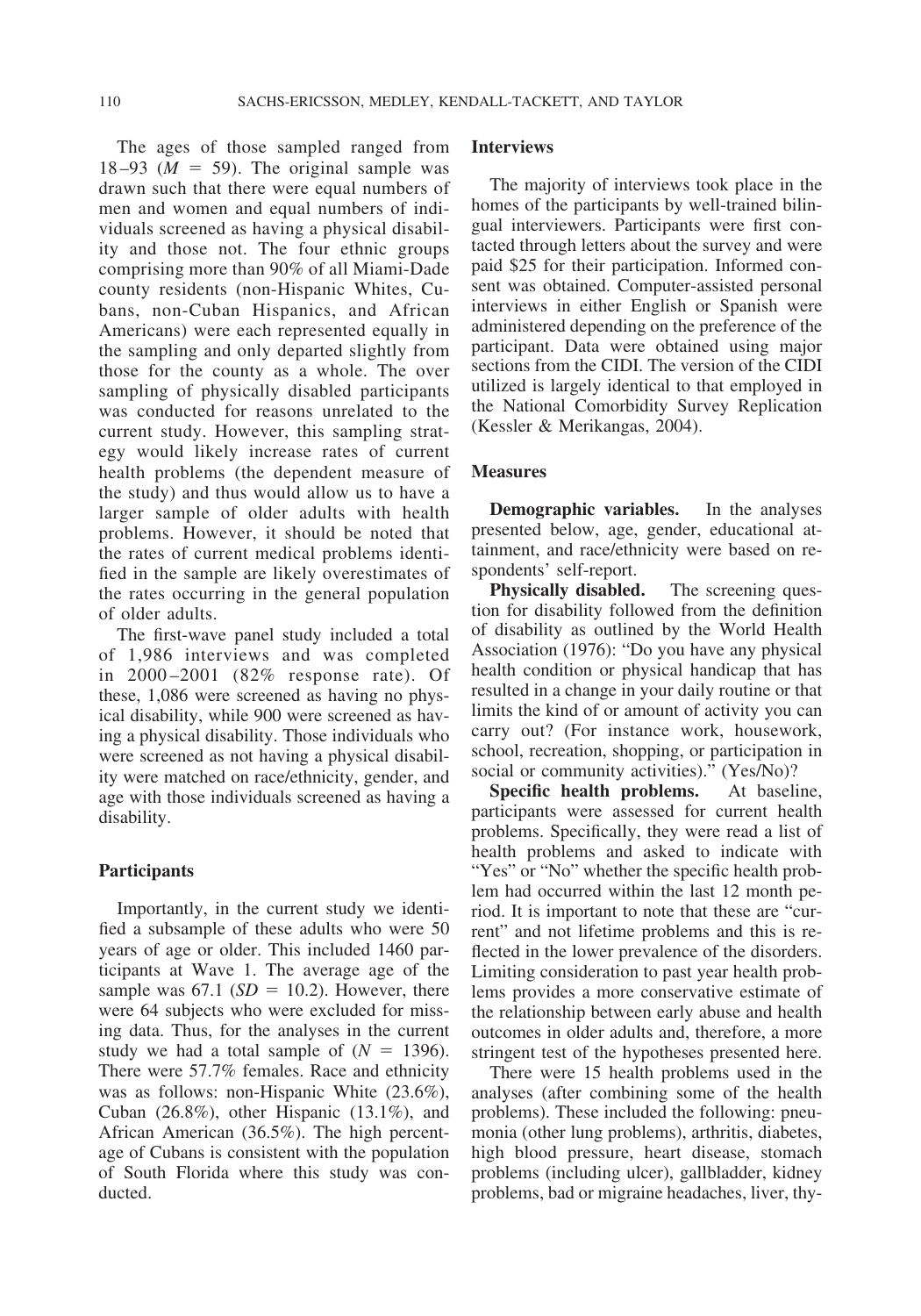roid, anemia, gynecological/prostate, stroke, and pancreatic disease.

**Health problem count.** To determine the severity of health problems a summary scale was developed that included the overall number of current (12-month) health problems.

**Childhood abuse items.** At baseline individuals were assessed for a number of victimization events occurring before the age of 15 including rape, molestation, physical abuse, and emotional abuse. It is important to note that abuse items were embedded in the posttraumatic stress disorder (PTSD) module of the CIDI, which has been shown to have good validity and reliability.

**Sexual abuse.** The list of life victimization events included the following sexual abuse items: (1) Rape: "Did you ever have sexual intercourse when you didn't want to because someone forced you or threatened to harm you if you didn't?" and (2) Molestation: "Were you ever touched or made to touch someone else in a sexual way because they forced you in some way, or threatened to harm you if you didn't?" If the participants responded that either incident occurred, they were then asked what age they were when this abuse first occurred. Those who reported that the abuse occurred before the age of 15 were coded 1 (Yes, childhood sexual abuse), and the remaining participants were coded 2 (No, childhood sexual abuse).

**Physical abuse.** Participants were asked, "Were you regularly physically abused by one of your parents, step-parents, grandparents, or guardians?" Individuals who reported that such abuse occurred before the age of 15 were coded 1 (Yes, childhood physical abuse), and the remaining participants were coded 2 (No, childhood physical abuse).

**Emotional abuse.** Participants were asked, "Were you regularly emotionally abused by one of your caretakers?" Those individuals who reported that the abuse occurred before the age of 15 were coded 1 (Yes, childhood emotional abuse), and the remaining participants were coded 2 (No, childhood emotional abuse).

**Abuse scale.** As the number of different adverse childhood events have been shown in some studies to increase the risk of health problems (Flaherty et al., 2006), a variable was created to determine the number of specific types of abuse experiences and was used as the predictor variable. This variable ranged from 0 "No Childhood abuse" to 3 "experienced all three types of abuse" (e.g., sexual, physical and emotional).

**Self-efficacy.** A set of questions was employed to assess self-efficacy. These questions were derived from the Pearlin Mastery Scale (Pearlin & Schooler, 1978). Mastery is conceptualized as the extent to which one regards one's life-chances as being under one's own control in contrast to being fatalistically ruled. This scale is perhaps the most widely used measure of self-efficacy in health research (National Institutes of Health [NIH], 2004). Respondents were presented with seven items that included statements such as "You have little control over the things that happen to you" and "What happens to you in the future mostly depends on you." Response categories ranged from "strongly agree" to "strongly disagree" on a 5-point scale. All responses were coded such that higher values equated to greater self-efficacy. The Cronbach's alpha is .76.

### **Covariates in Analyses**

**Family history of substance symptoms.** Individuals were asked about their parents' use of substances. Specifically, they were asked "Did either of your parents drink or use drugs so often or so regularly that it caused problems for the family?" (Yes/No).

**Parental unemployment.** Participants were asked, "Did your father or mother ever have a long period of time when they were not working even though they wanted to?" (Yes/ No).

#### **Results**

### **Data Strategy**

First, we report on demographics of abused and nonabused participants. Prevalence of abuse experiences related to disability is presented, including a logistic regression analysis examining the relationship of abuse to disability status.

Next, hierarchical linear regression analyses were performed with the 12-month health problem count as the dependent measure and the childhood abuse scale inserted into the model as a predictor, following the inclusion of the covariates. The predictor variables were entered in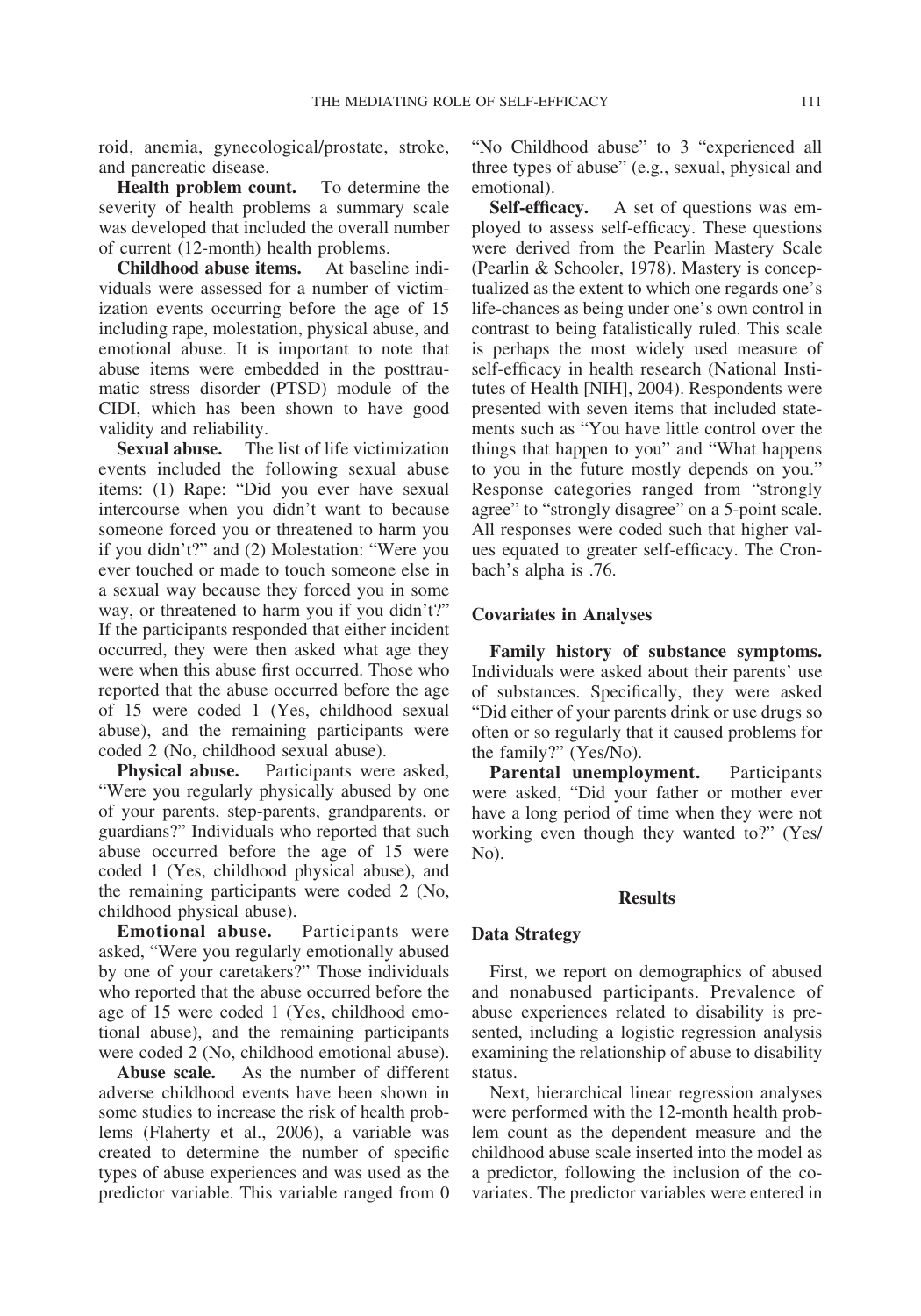a planned manner as follows. The covariates included demographic variables (gender, age, education) and family dysfunction variables (parental unemployment and drug use of the parents). Then the childhood abuse scale was entered. Next, self-efficacy was entered into the model to examine whether self-efficacy predicted health outcomes. We then performed analyses to determine whether self-efficacy mediated the association between abuse and health problems.

## **Abuse Statistics**

Among our sample  $(N = 1396)$ , 6.4% reported a history of any childhood abuse (physical, sexual, or emotional). Specifically, 2.6% reported being physically abused as a child, 2.4% reported sexual abuse, and 4.0% reported emotional abuse. The type of sexual abuse reported most often by the older participants was molestation, (1.3% raped and 1.6% molested,  $\chi^2(1, N = 1396) = 15.6, p < .001$ . More women than men reported a history of emotional abuse, 5.0%, versus 2.7%,  $\chi^2(1, N =$ 1396),  $p < .001$ , and any sexual abuse, 3.6%, versus .8%,  $\chi^2(1, N = 1396) = 10.9, p < .001$ . There were no gender differences for physical abuse. Those who had been abused were on average younger than those who had not been abused, 64.6 versus 67,  $F(1,1395) = 1.9, p <$ .001, which could represent a cohort effect, or it may be that abused individuals do not live as long as those who were not abused. While there was data missing on race or ethnicity for some participants, among those participants for whom we had data, there were no group differences across race and ethnicity in abuse status. There was, however, an overall group difference in the number of health problems,  $F(3, 1281) = 2.67$ ,  $p = 0.009$ . Post hoc analysis showed that Cubans ( $M = .45$ ,  $SD = .98$ ) and other Hispanics  $(M = .5, SD = .93)$  had higher rates of overall health problems than African Americans (*M* .30,  $SD = 68$ ) (all  $p < .001$ ). Non-Hispanic Whites did not statistically differ from the other groups  $(M = .34, SD = 81)$ .

There was a significant correlation between number of abuse symptoms and number of health problems,  $r(1396) = .062$ ,  $p = .02$ . Selfmastery was also related to the number of health problems,  $r(1396) = .082$ ,  $p = .002$ . Of note, participants who identified themselves as disabled were more than twice as likely to have been abused compared to those without a current physical disability (8.9 vs. 4.3%)  $\chi^2(1, N =$  $1396$ ) = 12.01,  $p < .001$ . Indeed, as predicted, in a logistic regression analysis controlling for age, gender, education, and family dysfunction variables, we found abuse to be related to significantly related disability,  $\beta = -.566$ ,  $\text{Wald} = 9.38, p \lt 0.01, \text{Exp}(B) = 0.568, R^2 \text{ for }$ the model is .03.

As described in Table 1, the specific health problems that were statistically greater for abused participants were diabetes (5.6 vs. 1.8%),  $\chi^2(1, N = 1396) = 5.85$ ,  $p = .03$  and bladder problems (4.5 vs. 1.2%),  $\chi^2(1, N =$  $1396$ ) = 6.31,  $p = .03$ , with migraine or bad headache problems approaching significance  $(5.6 \text{ vs. } 2.2\%)$ ,  $\chi^2(1,N = 1396) = 4.1, p = .06$ .

Table 1

*Specific Health Problems Experienced in the Last 12 Months by Any Abuse Historya*

| Medical disorder | Not     | abused Abused |                       |            |
|------------------|---------|---------------|-----------------------|------------|
| $(N = 1,396)$    | $\%$    | %             | $\chi^2$              | $p$ -value |
| Pneumonia (other |         |               |                       |            |
| lung problems)   | $3.5\%$ | 3.4%          | .005                  | $p = 1.0$  |
| Arthritis        | 6.3%    | 6.7%          | .031                  | $p = .821$ |
| Diabetes         | 1.8%    | 5.6%          | 5.85                  | $p = .033$ |
| High blood       |         |               |                       |            |
| pressure         | $4\%$   | 3.4%          | .081                  | $p = 1.0$  |
| Heart disease    | 2.1%    | 3.4%          | .579                  | $p = .316$ |
| Stomach          |         |               |                       |            |
| problems(ulcer)  | 3.2%    | 4.5%          | .427                  | $p = .531$ |
| Gallbladder      | .7%     | .0%           | .617                  | $p = 1.0$  |
| Kidney problems  | 1.2%    | 1.1%          | .007                  | $p = 1.0$  |
| Bad or migraine  |         |               |                       |            |
| headaches        | 2.2%    | 5.6%          | 4.05                  | $p = .06$  |
| Liver            | $0\%$   | $0\%$         |                       |            |
| Thyroid          | $.7\%$  | $2.2\%$       | 2.59                  | $p = .152$ |
| Anemia           | 2.2%    | 1.1%          | .475                  | $p = .419$ |
| Gynecological/   |         |               |                       |            |
| prostate         | 1.9%    | $3.4\%$       | .90                   | $p = .263$ |
| <b>Stroke</b>    | $.9\%$  | $1.1\%$       | .38                   | $p = .577$ |
| Pancreatic       | .1%     | $.0\%$        | .16                   | $p = .694$ |
| Number of        |         |               |                       |            |
| specific         |         |               |                       |            |
| medical          |         |               |                       |            |
| problems         | .41     | .65           | $F = 11.4$ $p < .001$ |            |
| Physically       |         |               |                       |            |
| disabled         | 35%     | 65%           | 17.0                  | p < .001   |
|                  |         |               |                       |            |

<sup>a</sup> *Note*. In the regression analyses pneumonia, other lung problems, and tuberculosis were combined into one category (lung problems). Similarly, in the regression analysis stomach problems included ulcer problems. Physically disabled was not counted as a health problem.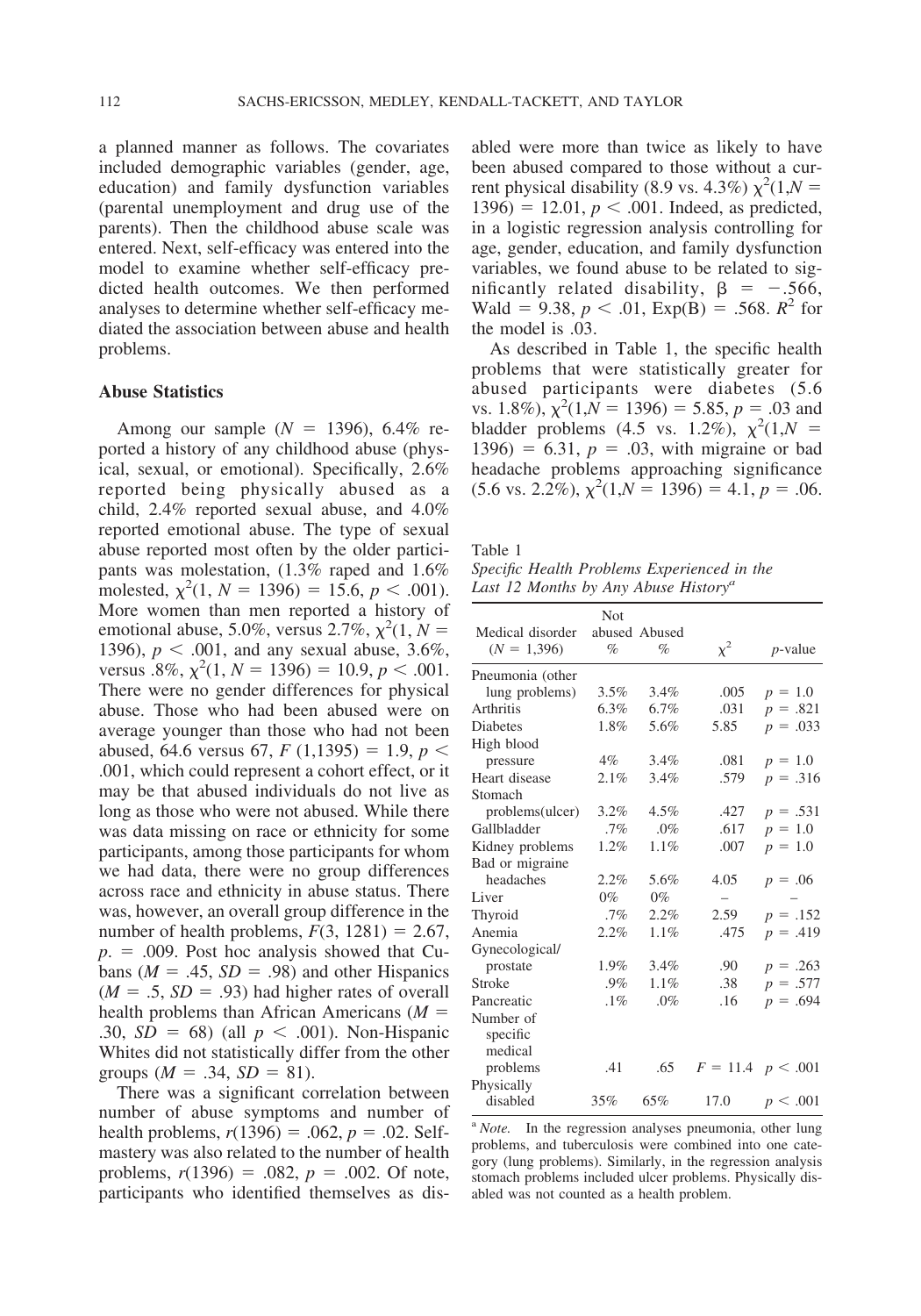It is important to note that the abused participants were substantially younger than the nonabused participants which may have artifactually lowered rates of medical problems among the abused participants making direct comparisons less reliable.

# **Effect of Abuse and Self-efficacy on Health Status**

To examine the influence of childhood abuse and self-efficacy on current health status, a hierarchical linear regression analysis was performed. Results are summarized in Table 2. There were 1,396 participants from whom we had data on all of the variables included in the analysis. Demographics, including gender, age, and level of education were entered into the first step. We should note that education is used to represent an index of social economic status. Income was not included in the analysis because there was considerable missing data on this variable (though results of the analysis

were the same when income was included). We found that fewer years of education was predictive of current health problems. In the next step, we entered family dysfunction items including parental employment problems and parental drug use. Parental unemployment was related to current health problems.

In the third step, we entered our first predictor variable, the scale of the three abuse experiences (e.g., physical, sexual, and emotional). Consistent with our prediction, childhood abuse status was related to the number of current health problems. In the fourth step of the model, we entered our second predictor variable selfefficacy. This variable was also associated with current health problems. With this inclusion of self-efficacy in the model the scale of abuse experiences no longer predicted health problems. The  $R^2$  value for our final model was .03.

**Mediation effects.** We wished to determine if self-efficacy explained the relationship between childhood abuse and health problems

Table 2

*Regression Analysis Examining the Effect of Abuse on Number of Health Problems*

| Variable              |                        |                |         |           |               |
|-----------------------|------------------------|----------------|---------|-----------|---------------|
|                       | Unstandardized $\beta$ | Standardized β | SE      | $F$ value | $p$ -value    |
| Step 1                |                        |                |         |           |               |
| Gender                | $-.003$                | .012           | $-.006$ | .057      | $p = .811$    |
| Age                   | 4.216                  | .002           | .001    | .001      | $p = .985$    |
| Years of education    | $-.021$                | .005           | $-.109$ | 16.138    | p < .001      |
| Step 2                |                        |                |         |           |               |
| Gender                | $-.002$                | .011           | $-.006$ | .047      | $p = .829$    |
| Age                   | .001                   | .002           | .005    | .028      | $p = .867$    |
| Years of Education    | $-.021$                | .005           | $-.108$ | 16.128    | p < .001      |
| Parental unemployment | $-.209$                | .086           | $-.065$ | 5.886     | $p = .015$    |
| Parental drug use     | $-.044$                | .093           | $-.013$ | .223      | $p = .637$    |
| Step 3                |                        |                |         |           |               |
| Gender                | $-.004$                | .293           | $-.010$ | .153      | $p = .696$    |
| Age                   | .001                   | .012           | .010    | .135      | $p = .714$    |
| Years of education    | $-.021$                | .002           | $-.109$ | 16.304    | p < .001      |
| Parental unemployment | $-.193$                | .005           | $-.060$ | 5.009     | $p = .025$    |
| Parental drug use     | .008                   | .091           | .002    | .006      | $p = .936$    |
| Abuse                 | .157                   | .071           | .062    | 4.918     | $p = .027$    |
| Step 4                |                        |                |         |           |               |
| Gender                | $-.007$                | .293           | $-.017$ | .431      | $p = .512$    |
| Age                   | .001                   | .012           | .012    | .190      | $p = .663$    |
| Years of education    | $-.015$                | .002           | $-.082$ | 8.594     | p < .001      |
| Parental unemployment | $-.177$                | .005           | $-.055$ | 4.200     | .041<br>$p =$ |
| Parental drug use     | .008                   | .091           | .002    | .007      | $p = .933$    |
| Abuse                 | .136                   | .098           | .054    | 3.740     | $p = .053$    |
| Self-efficacy         | $-.014$                | .074           | $-.102$ | 13.645    | p < .001      |

*Notes.*  $N = 1,396$ .

 $R^2$  for the model is .03.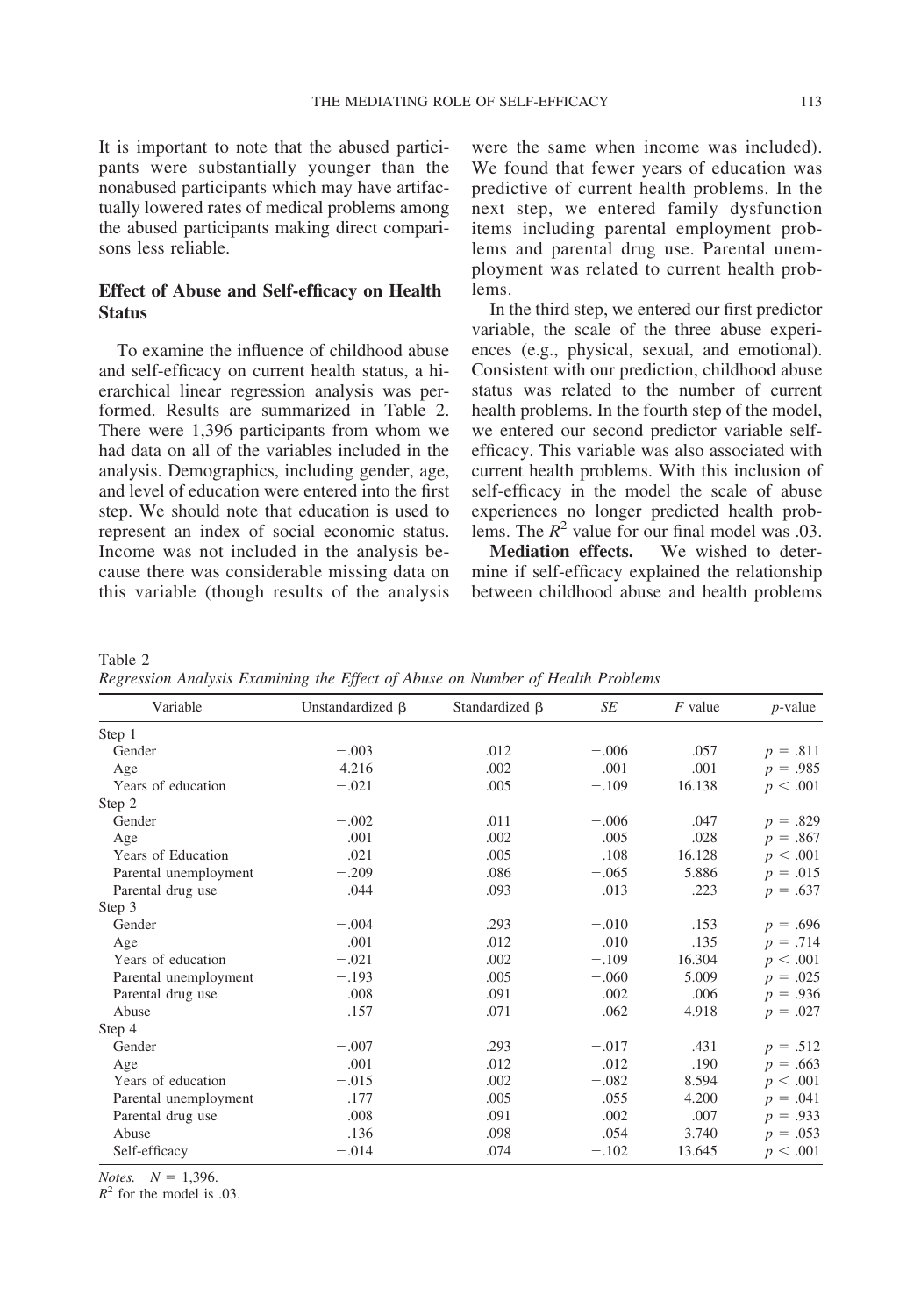later in life. Thus, mediation analyses were conducted. Several conditions must be met to establish mediation (Baron & Kenny, 1986; Sobel, 1982). Specifically, a variable is considered to be a mediator to the extent in which it carries the influence of the independent variable (child abuse) to the dependent variable (current health). More specifically, mediation is said to occur when: (1) the independent variable (child abuse) significantly affects the mediator (selfefficacy). Indeed, we found abuse to predict the mediator,  $F(1, 1391) = 10.32, p < .01$  even after controlling for the demographics. Thus, childhood abuse was found to be associated with lower levels of self-efficacy. Further, (2) the independent variable (abuse) must significantly affect the dependent variable (health) in the absence of the mediator (self-efficacy). This requirement was illustrated in the above described regression analyses. (3) Next, we would need to show the mediator (self-efficacy) has a significant effect on health problems, an effect that was also demonstrated in the above regression analysis. Finally, (4) we needed to determine whether the effect of abuse on health is significantly reduced upon the addition of the mediator (self-efficacy) to the model. To determine whether the reduction was significant we performed a Sobel test that was significant  $(z = 3.2, p < .01)$ . Thus, self-efficacy was shown to be a mediator of the abuse-health relationship. Though significant, it should be noted that the reduction in the effect size of abuse on health problems with the addition of self-efficacy was relatively small.

### **Discussion**

The current cross-sectional study was based on a sample of adults aged 50 years and older  $(M = 67.1, SD = 10.3)$  obtained from a representative sample in south Florida  $(N = 1396)$ oversampled for disability. We sought to examine the relationship between childhood abuse (physical, sexual, and emotional) and the number of current medical problems. Second, we sought to understand the mechanism by which childhood abuse may confer risk. Specifically, we examined the role of self-efficacy in the abuse-health relationship.

First, as predicted, we found that the number of childhood experiences of abuse, occurring decades earlier, was associated with the number of current health problems. Moreover, consistent with our hypothesis, we found that abuse was related to disability. These relationships were found even after controlling for a number of covariates associated with abuse and health outcomes. The findings are unique given that few studies have examined the relationship between childhood abuse and negative health status in older individuals.

One explanation for this association between abuse and health is the link between abuse and certain risky health behaviors that most likely first occur in young adulthood but have lifelong implications. Indeed, studies have shown that the coping mechanisms used by abuse survivors who are distressed can lead to an array of negative health behaviors (Springer, 2009). For example, in one study (Lewis, Kotch, Wiley, Litrownik, English, Thompson, Zolotor, Block, & Dubowitz, in press) researchers examined the association between childhood maltreatment and adolescent smoking and the extent to which internalizing behavioral problems mediate the abuse-smoking relationship. Researchers found a significantly higher proportion of maltreated youth (19%) reported having smoked in the last 30 days compared with nonmaltreated youth (7%). Internalizing behaviors partially mediated the link between childhood maltreatment by the age of 12 years and adolescent smoking at age 16.

Another explanation for the relationship between abuse and health is that individuals who have early victimizations may be at greater risk for health problems because early victimizations influence the individual's neurobiology in such a manner that makes him or her more sensitive to stressful experiences and decreases immune response. Stress has been shown to affect neurological functioning that has implications to the immune system (Sapolsky, Romero, & Munck, 2000). There appears to be an interaction between early victimization and chronic stress that produces pathophysiological effects, such as hypocortisolism, which increases the probability of developing a number of medical conditions (Heim, Ehlert, Hanker, & Hellhammer, 1998).

Nonetheless, in the current study there were only three specific disorders related to child abuse. This may be a consequence of our identifying disorders only experienced in the last 12 months, which led to the relatively low base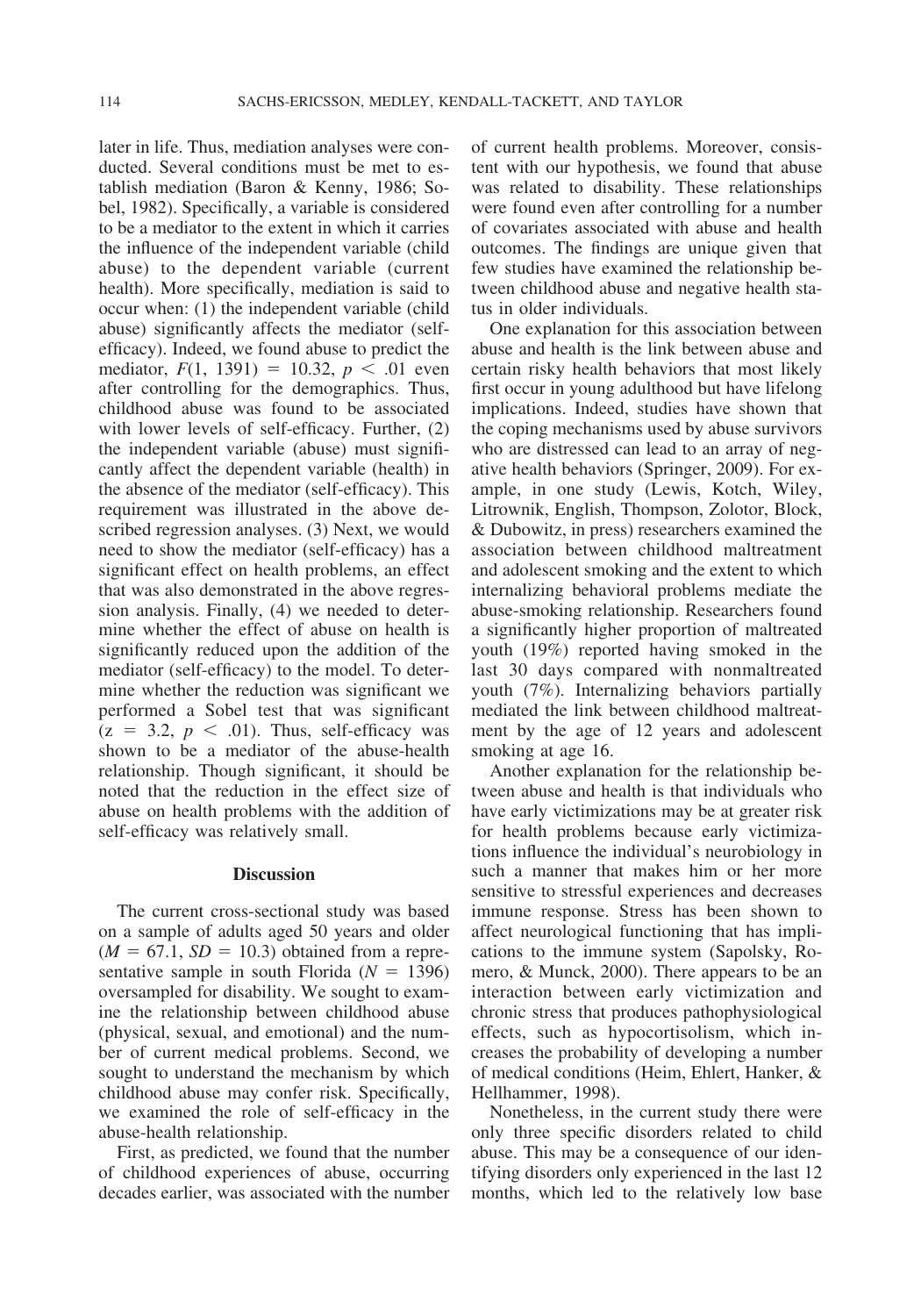rates of the disorders. Second, abused individuals were significantly younger than nonabused individuals, and health problems may increase with age. The specific current medical disorders related to abuse included diabetes and bladder problems, and migraine or bad headaches (a painful condition) approached significance  $(p = .06)$ . Bladder disorders have been found by others to have a higher prevalence in abuse victims (Link, Pulliam, Hanno, Hall, Eggers, Kusek, & McKinlay, 2008; Marinkovic, Moldwin, Gillen, & Stanton, 2009). Similarly, researchers have found that child abuse is also significantly related to insulin-dependent diabetes mellitus (Horan, Gwynn, & Renzi, 1986). In one study, the risk of obesity increased by 20% to 50% for several childhood adversities. However, the adversity with the strongest association with adiposity is physical abuse, which was associated with high glycosylated hemoglobin levels (Thomas, Hypponen, & Power, 2008).

Individuals may use food as a coping mechanism for dealing with the stress related to childhood abuse. There is a well-replicated association between child abuse and eating disorders (Fairburn, Doll, Welch, Hay, Davies, & O'Connor, 1998; Gentile, Raghavan, Rajah, & Gates, 2007; Grilo & Masheb, 2001; Rayworth, Wise, & Harlow, 2004; Sanci, Coffey, Olsson, Reid, Carlin, & Patton, 2008; Wade, Bulik, Prescott, & Kendler, 2004). For example, in one study (Grilo & Masheb, 2001) among outpatients with binge eating disorder researchers found 36% reported physical abuse and 30% reported sexual abuse. In a case-control design of women with binge eating disorder (Fairburn et al., 1998), those with binge eating disorder were more likely to report childhood sexual abuse and repeated severe physical abuse compared to healthy controls. Overeating may then lead to obesity. Obesity is a major risk factor for diabetes (Mokdad, Ford, Bowman, Dietz, Vinicor, Bales, & Marks, 2003).

Migraine or bad headaches are a pain related disorder. Researchers from a wide range of medical specialties have noted that a relatively high percentage of patients with painful medical conditions have history of childhood physical or sexual abuse (Kendall-Tackett, 2001) including headaches (Golding, 1999). Researchers have suggested that trauma-related alterations in neurosensory processing may amplify pain (Arnow, Hart, Hayward, Dea, & Barr Taylor, 2000; Drossman, 1994), and childhood abuse may lower thresholds for labeling painful stimuli as noxious (Scarinci, McDonald-Haile, Bradley, & Richter, 1994).

We also sought to examine the psychological mechanisms by which abuse confers risk for greater health problems. Specifically, we examined the role of self-efficacy in the abuse-health relationship. Self-efficacy is conceptualized as a person's beliefs about their capacity to exert control over their functioning and over events that affect their lives (Bandura, 1997). Perceived self-efficacy has been shown to play a significant role in diverse forms of health behavior (O'Leary, 1985).

In the current study we found a main effect of self-efficacy on health problems. Specifically, lower levels of self-efficacy predicted the number of current health problems. Studies have shown that one's beliefs about the self can influence overall health and health behaviors. For example, high self-efficacy has been found to predict improvements in health status for individuals with multiple sclerosis, heart disease and chronic obstructive pulmonary disease (Clark & Dodge, 1999; Kaplan, Ries, Prewitt, & Eakin, 1994; Riazi, Thompson, & Hobart, 2004).

Moreover, as hypothesized, we found childhood abuse to predict lower levels of selfefficacy. Even among older adults childhood experiences of abuse still appears to affect one's sense of self. This finding had previously been demonstrated in younger populations but not among older adults. For example, studies have shown self-efficacy is lower in maltreated children when compared to their nonmaltreated counterparts (Toth & Cicchetti, 1996). In addition, in a case control study of abused children, Swanston and colleagues (1997) discovered that abused children had a more negative self view than controls in the same cohort at a five year follow-up. Thus, consistent with studies on younger samples, sadly, our results suggest that childhood experiences of abuse negatively effect levels of self-efficacy decades later.

To better understand the mechanisms by which early abuse may affect health among older adults, we investigated the role of selfefficacy in the abuse-health relationship. We hypothesized that self-efficacy would explain the relationship between abuse and the specific health problems. That is, we examined the me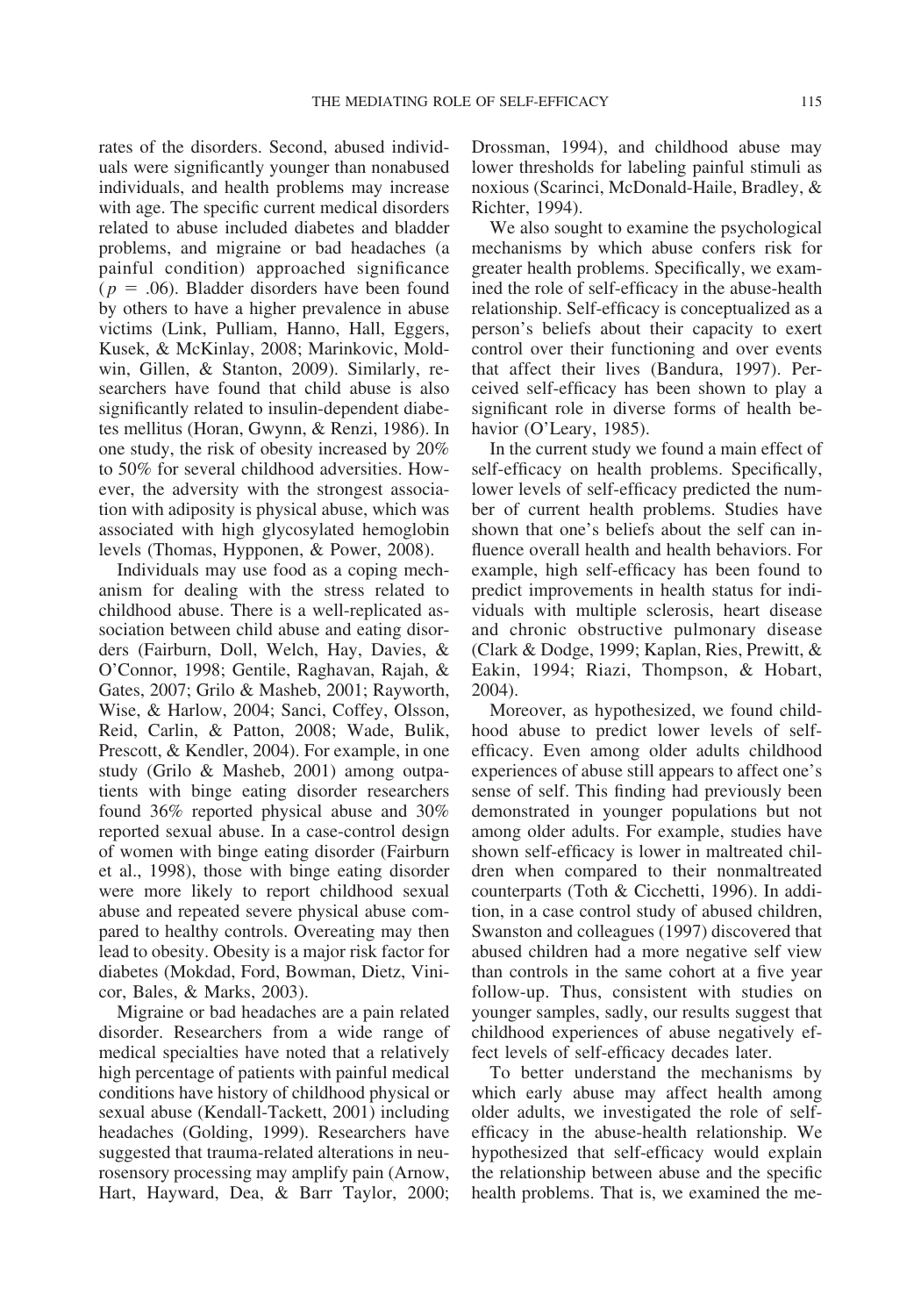diating role of self-efficacy on the abuse-health relationship. We found that self-efficacy did mediate the relationship between abuse and the number of health problems. That is, once selfefficacy was included in the linear regression model, the relationship between abuse and health was no longer significant. Nonetheless, it is worth noting that the reduction in the size of the effect of the abuse on health because of the addition of the self-efficacy variable was fairly small, but was nonetheless significant.

How can it be that self-efficacy affects the abuse-health relationship? Among older adults, high self-concept is considered to be one indicator of successful aging (Baltes & Baltes, 1990), in part because of its link to life satisfaction and psychological well-being (Markus & Herzog, 1992). Self-efficacy has historically been recognized as a predictor of health behavior change and maintenance (Strecher, McEvoy DeVellis, Becker, & Rosenstock, 1986). Bandura (1994) proposed that self-efficacy beliefs affect the extent to which individuals exercise control over the vitality and quality of their health. Converging findings from several areas of research have shown health behaviors are partly mediated by perceived self-efficacy (O'Leary, 1985). Indeed, high self-efficacy is associated with more positive health behaviors (Clark & Dodge, 1999; Kaplan, Ries, Prewitt, & Eakin, 1994; Riazi, Thompson, & Hobart, 2004). Additionally, high self-efficacy may be a protective factor against life stress because individuals possessing this trait are better equipped to avoid or reduce stressful experiences. High self-efficacy may play a role in buffering the negative effects of stress on health.

Among older adults we found childhood experiences of abuse were related to the number of current health problems. Childhood abuse also predicted disability. Health problems that were greater for abused participants included diabetes and bladder problems with headaches approaching significance. Childhood abuse was related to lower levels of self-efficacy, and selfefficacy explained the relationship between childhood abuse and the number of health problems. Importantly, this study suggests that among older adults there are far-reaching effects of being abused as a child on both the individual's health and self-concept.

## **Limitations**

As in all studies the current study has methodological limitations to consider when interpreting the results. First, we relied on selfreports of the participants' abuse history. Further, researchers have found that questions regarding abuse history that incorporate a high degree of behavioral specificity produce higher rates of reporting than those that do not. The National College Women Sexual Victimization Study (NCWSV) compared items with lower versus higher specificity regarding specific acts of sexual abuse and found greater specificity was associated with 11 times higher report of completed rape (Fisher, Cullen, & Turner, 2000). In the current study, there was some elaboration regarding the meaning of the terms of the abuse items. Nonetheless, the items were less specific than those used in the NCWSV and did not include much elaboration. Thus, our findings may reflect a bias toward underreporting of abuse.

The older age of the sample may also have affected the results with regards to the reliability of the retrospective reports of abuse history. The individuals in the current sample had a mean age of 67 and were reporting on abuse that occurred before the age of 15. This relatively long period of time between the occurrence of abuse and the assessment of abuse may have affected the reliability of the reports. Moreover, those most affected by abuse may be more likely to have reported abuse. For example, participants' retrospective reports of childhood abuse may have been influenced by their current health status. Indeed, some studies have found that individuals who have painful medical conditions may have a bias to recall abuse (Briere, 1992; Edwards, Anda, Nordenberg, Felitti, Williamson, & Wright, 2001). In contrast, however, in a study looking at recall bias, Edwards and colleagues (2001) found no evidence for this effect.

We also used self-report measures of the specific health problems that has both strengths and weaknesses. However, we purposely choose specific health problems because we wanted to have a more objective, theoretically verifiable assessment of current health status. Perceived health has been shown to provide good reliability (Pettit, Kline, Gencoz, Gencoz, & Joiner, 2001), good predictive validity (Idler & Kasl,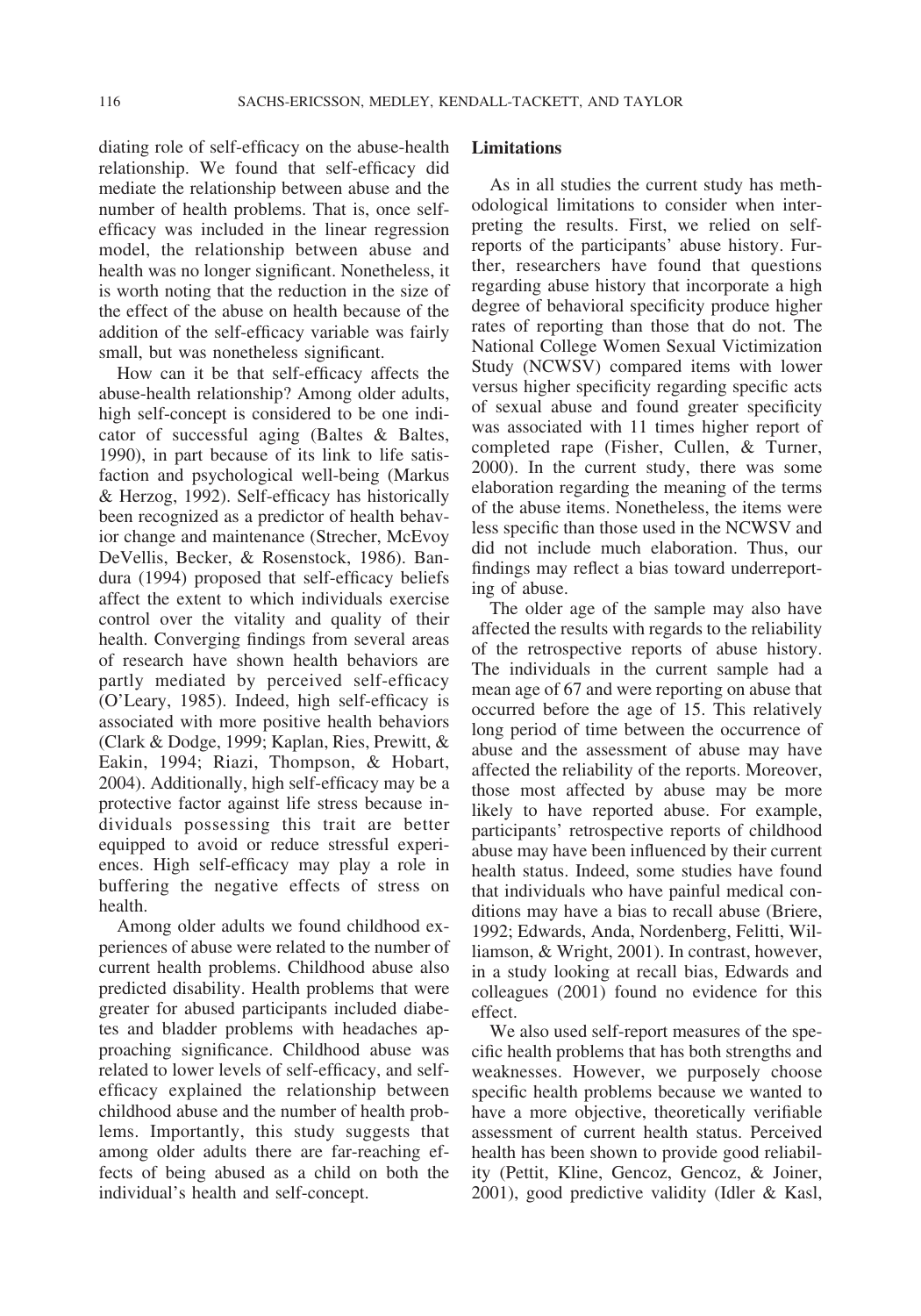1991) and good agreement with physician diagnosis (Kobasa, Maddi, & Courington, 1981). We also used a more global measure of health functioning, 'disability.' Specifically, participants were asked if they had "any physical health condition or physical handicap that has resulted in a change in their daily routine or that limits the kind of or amount of activity they can carry out? (For instance work, housework, school, recreation, shopping, or participation in social or community activities)." This health outcome variable combines both subjective and objective assessments of functioning and was found to be predicted by abuse.

The population was oversampled for people with physical disabilities. Disability is associated with health problems. This would mean that the frequencies of health problems (described in Table 1) are likely to be overestimates of general population prevalence rates. Disability is also associated with child abuse. Thus, prevalence rates of abuse may also be overestimated. Thus, the oversampling of disabled individuals likely increased rates of abused participants and participants with health problems. This sampling strategy may have afforded us greater power to examine whether or not there was an association between child abuse and health problems among older adults. In addition, the  $R^2$  value for our final regression model was relatively low .03; suggesting that it may be useful to examine longitudinally specific health problems known to be associated with abuse, such as diabetes rather than employing global health as an outcome variable.

Finally, and importantly, because of the cross-sectional nature of the data clear conclusions regarding temporal ordering cannot be made. This must be strongly considered when interpreting the results. While our findings are consistent with the possibility that early childhood abuse causes health problems in older adults, we are unable to determine if health problems came before or after low mastery was developed; which further limits our ability to identify the direction of these relationships. Thus we cannot truly determine if mediation occurred. However, it is important that crosssectional studies identify potential mediators of the abuse-health relationship in preparing for subsequent more costly longitudinal studies in which we try to understand true mediators of the abuse-health relationship.

In summary, sadly, the results of this study suggest that childhood abuse has negative effects on one's sense of self and on health problems many decades after the abuse has occurred. The results of this study highlight the importance of the effects of child abuse into older adulthood. We also explored mechanisms (i.e., self-efficacy) related to the abuse-health association. Specifically, the study's results suggest that low self-efficacy might be one factor by which abuse in childhood can have a negative impact on one's health years after the abuse occurred. We found that when selfefficacy was entered into the final OLS regression model the coefficient for childhood abuse was reduced to nonsignificance. Future research is needed to help determine other mechanisms that underlie the abuse-health association among older adults.

**Implications.** In conclusion, results of this as well as other studies have implicated childhood maltreatment as a factor in the development of negative self-schemas that may in turn influence the development of health problems. Furthermore, childhood abuse experiences may lead to the development of low self-mastery that is a risk factor for poor health functioning. Targeting self-critical ideation in adult patients, especially those who experienced childhood abuse, may help reduce health problems in this population. It would be of great importance to investigate if interventions that increase selfefficacy among older adults would have a positive effect on health functioning.

#### **References**

- Arnow, B., Hart, S., Hayward, C., Dea, R., & Barr Taylor, C. (2000). Severity of child maltreatment, pain complaints and medical utilization among women. *Journal of Psychiatric Research, 34*(6), 413– 421.
- Baker, S. L., & Kirsch, I. (1991). Cognitive mediators of pain perception and tolerance. *Journal of Personality and Social Psychology, 61,* 504 –510.
- Baltes, P., & Baltes, M. (Eds.). (1990). *Successful aging: Perspectives from the behavioral sciences.* Cambridge: Cambridge University Press.
- Bandura, A. (1994). Self-efficacy. In V. S. Ramachaudran (Ed.), *Encyclopedia of human behavior* (Vol. 4, pp. 71–81). New York: Academic Press. (Reprinted in H. Friedman [Ed.], *Encyclopedia of mental health.* San Diego: Academic Press, 1998).
- Bandura, A. (1997). *Self-efficacy.* New York: Freeman.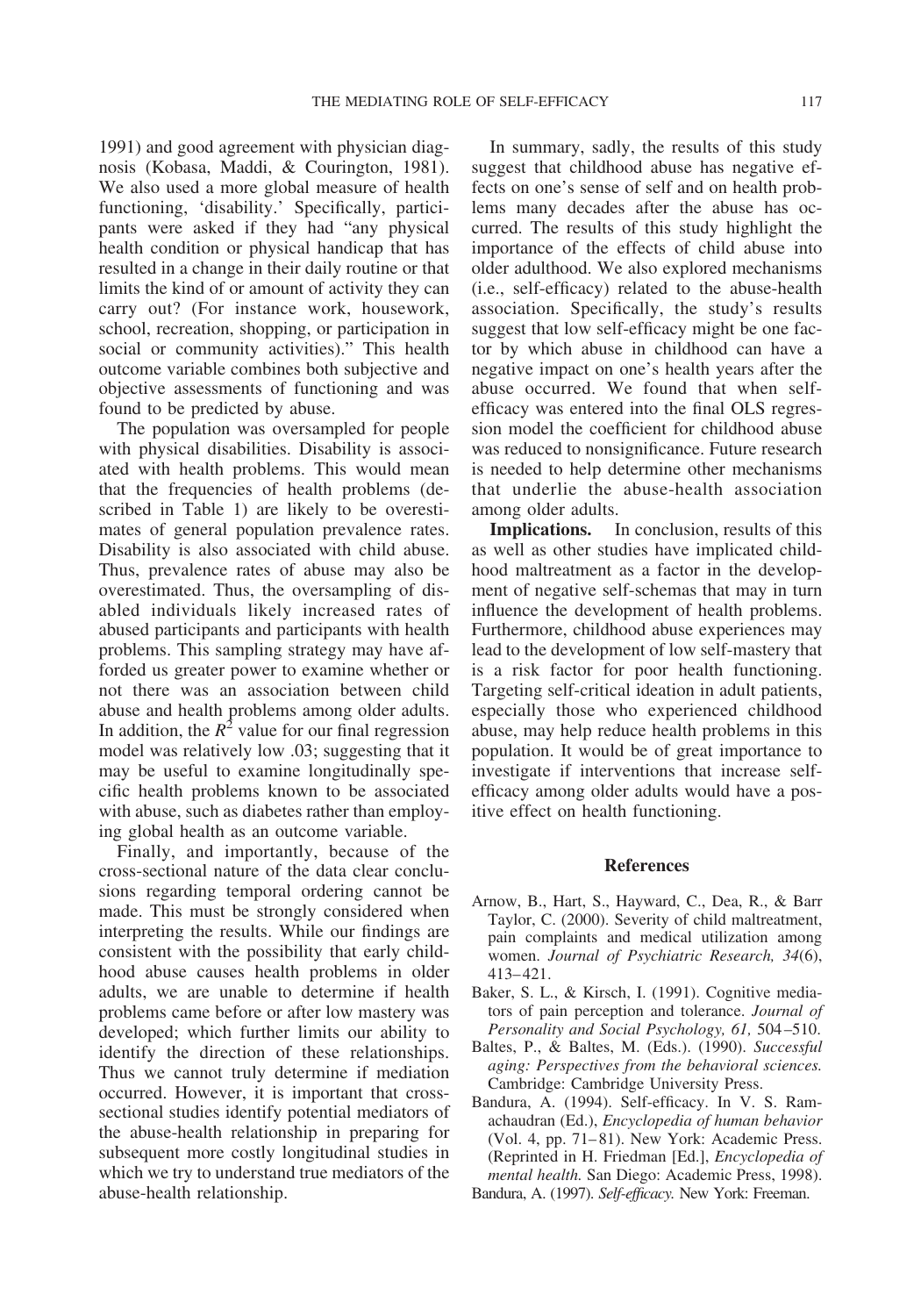- Baron, R. M., & Kenny, D. A. (1986). The moderator-mediator variable distinction in social psychological research: Conceptual, strategic, and statistical considerations. *Journal of Personality and Social Psychology, 51,* 1173–1182.
- Briere, J. (1992). Methodological issues in the study of sexual abuse effects. *Journal of Consulting and Clinical Psychology, 60*(2), 196 –203.
- Cheever, K. H., & Hardin, S. B. (1999). Effects of traumatic events, social support, and self-efficacy on adolescents' self-health assessments. *Western Journal of Nursing Research, 21*(5), 673– 684.
- Clark, N. M., & Dodge, J. A. (1999). Exploring self-efficacy as a predictor of disease management. *Health Education and Behavior, 26*(1), 72– 89.
- Collishaw, S., Pickles, A., Messer, J., Rutter, M., Shearer, C., & Maughan, B. (2007). Resilience to adult psychopathology following childhood maltreatment: Evidence from a community sample. *Child Abuse & Neglect, 31*(3), 211.
- Draper, B., Pfaff, J., Pirkis, J., Snowdon, J., Lautenschlager, N., Wilson, I., & Almeida, O. (2008). Long-term effects of childhood abuse on the quality of life and health of older people: Results from the depression and early prevention of suicide in general practice project. *Journal of the American Geriatrics Society, 56*(2), 262–271.
- Drossman, D. A. (1994). Physical and sexual abuse and gastrointestinal illness: What is the link? *American Journal of Medicine, 97*(2), 105–107.
- Dube, S. R., Anda, R. F., Felitti, V. J., Edwards, V. J., & Williamson, D. F. (2002). Exposure to abuse, neglect, and household dysfunction among adults who witnessed intimate partner violence as children: Implications for health and social services. *Violence and Victims, 17*(1), 3–17.
- Edwards, V., Anda, R., Nordenberg, D., Felitti, V., Williamson, D., & Wright, J. (2001). Bias assessment for child abuse survey: Factors effecting probability of response to a survey about childhood abuse. *Child Abuse and Neglect, 25*(2), 307–312.
- Fairburn, C. G., Doll, H. A., Welch, S. L., Hay, P. J., Davies, B. A., & O'Connor, M. E. (1998). Risk factors for binge eating disorder: A communitybased, case-control study. *Archives of General Psychiatry, 55*(5), 425– 432.
- Felitti, V. J., Anda, R. F., Nordenberg, D., Williamson, D. F., Spitz, A. M., Edwards, V.,... Marks, J. (1998). Relationship of childhood abuse and household dysfunction to many of the leading causes of death in adults. The adverse childhood experiences (ACE) study. *American Journal of Preventative Medicine, 14,* 245–258.
- Fisher, B. S., Cullen, F. T., & Turner, M. G. (2000). The sexual victimization of college women (NCJ 182369). Washington, DC: Bureau of Justice Statistics, National Institute of Justice.
- Flaherty, E. G., Thompson, R., Litrownik, A. J., Theodore, A., English, D. J., Black, M. M., . . . Dubowitz, H. (2006). Effect of early childhood adversity on child health. *Archives of Pediatrics & Adolescent Medicine, 160*(12), 1232–1238.
- Gayman, M. D., Turner, R. J., & Cui, M. (2008). Physical limitations and depressive symptoms: Exploring the nature of the association. *Journals of Gerontology. Series B, Psychological Sciences and Social Sciences, 63*(4), S219 –228.
- Gentile, K., Raghavan, C., Rajah, V., & Gates, K. (2007). It doesn't happen here: Eating disorders in an ethnically diverse sample of economically disadvantaged, urban college students. *Eating Disorders, 15*(5), 405– 425.
- Golding, J. M. (1999). Sexual-assault history and long-term physical health problems: Evidence from clinical and population epidemiology. *Current Directions in Psychological Science, 8*(6), 191–194.
- Grembowski, D., Patrick, D., Diehr, P., Durham, M., Beresford, S., Kay, E., & Hecht, J. (1993). Selfefficacy and health behavior among older adults. *Journal of Health and Social Behavior, 34*(2), 89.
- Grilo, C. M., & Masheb, R. M. (2001). Childhood psychological, physical, and sexual maltreatment in outpatients with binge eating disorder: Frequency and associations with gender, obesity, and eating-related psychopathology. *Obesity, 9*(5), 320.
- Heim, C., Ehlert, U., Hanker, J. P., & Hellhammer, D. H. (1998). Abuse-related posttraumatic stress disorder and alterations of the hypothalamic-pituitary-adrenal axis in women with chronic pelvic pain. *Psychosomatic Medicine, 60*(3), 309–318.
- Horan, P. F., Gwynn, C., & Renzi, D. (1986). Insulindependent diabetes mellitus and child abuse: Is there a relationship? *Diabetes Care, 9*(3), 302–307.
- Hussey, J. M., Chang, J. J., & Kotch, J. B. (2006). Child maltreatment in the United States: Prevalence, risk factors, and adolescent health consequences. *Pediatrics, 118*(3), 933–942.
- Idler, E., & Kasl, S. (1991). Health perceptions and survival: Do global evaluations of health status really predict mortality? *Journals of Gerontology: Social Sciences, 46,* S55–S65.
- Irish, L., Kobayashi, I., & Delahanty, D. L. (2009). Long-term physical health consequences of childhood sexual abuse: A meta-analytic review. *Journal of Pediatrics Psychology,* 118.
- Irving, S. M., Ferraro KF. (2006). Reports of Abusive Experiences During Childhood and Adult Health Ratings: Personal Control as a Pathway? *Journal of Aging Health, 18*(3), 458 – 485.
- Kaplan, R. M., Ries, A. L., Prewitt, L. M., & Eakin, E. (1994). Self-efficacy expectations predict survival for patients with chronic obstructive pulmonary disease. *Health Psychol, 13, 366-8*.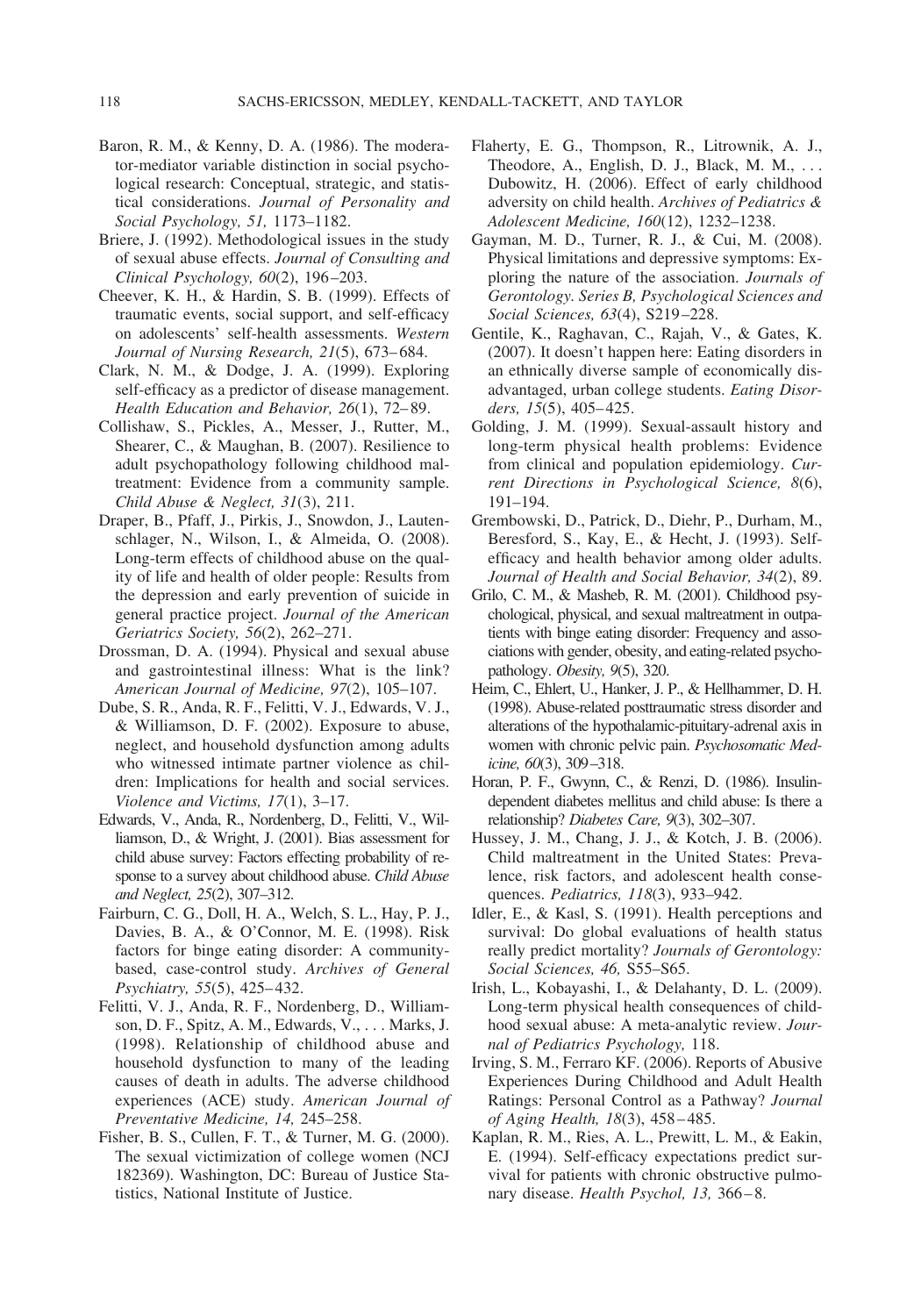- Kendall-Tackett, K. (2001). Chronic pain: The next frontier in child maltreatment research. *Child Abuse and Neglect, 25*(8), 997–1000.
- Kenny, M. C., & McEachern, A. G. (2000). Racial, ethnic, and cultural factors of childhood sexual abuse: A selected review of the literature. *Clinical Psychology Review, 20,* 905–922.
- Kessler, R. C., Andrews, G., Mroczek, D., Ustun, B., & Wittchen, H.-U. (1998). The World Health Organization Composite International Diagnostic Interview. *International Journal of Methods in Psychiatric Research, 7,* 171–185.
- Kessler, R. C., & Merikangas, K. R. (2004). The National Comorbidity Survey Replication (NCS-R): Background and aims. *The International Journal of Methods in Psychiatric Research, 13*(2),  $60 - 68$ .
- Kobasa, S., Maddi, S., & Courington, S. (1981). Personality and constitution as mediators in the stress-illness relationship. *Journal of Health and Social Behavior, 22*(4), 368 –378.
- Lee, L. L., Avis, M., & Arthur, A. (2007). The role of self-efficacy in older people's decisions to initiate and maintain regular walking as exercise: findings from a qualitative study. *Preventive Medicine, 45*(1), 62.
- Lewis, T. L., Kotch, J., Wiley, T. R. A., Litrownik, A. J., English, D. J., Thompson, R., et al. Internalizing Problems: A Potential Pathway From Childhood Maltreatment to Adolescent Smoking. *Journal of Adolescent Health, 48*(3), 247–252.
- Link, C. L., Pulliam, S. J., Hanno, P. M., Hall, S. A., Eggers, P. W., Kusek, J. W., & McKinlay, J. B. (2008). Prevalence and psychosocial correlates of symptoms suggestive of painful bladder syndrome: Results from the Boston area community health survey. *Journal of Urology, 180*(2), 599 – 606.
- Mannarino, A. P., & Cohen, J. A. (1996). Abuserelated attributions and perceptions, general attributions, and locus of control in sexually abused girls. *Journal of Interpersonal Violence, 11*(2), 162–180.
- Marinkovic, S. P., Moldwin, R., Gillen, L. M., & Stanton, S. L. (2009). The management of interstitial cystitis or painful bladder syndrome in women. *British Medical Journal, 339,* b2707.
- Marks, R. (2001). Efficacy theory and its utility in arthritis rehabilitation: Review and recommendations. *Disability and Rehabilitation: An International Multidisciplinary Journal, 23,* 271–280.
- Markus, H. R., & Herzog, A. R. (1992). *The role of the self-concept in aging.* New York: Springer.
- Mokdad, A. H., Ford, E. S., Bowman, B. A., Dietz, W. H., Vinicor, F., Bales, V. S., & Marks, J. S. (2003). Prevalence of obesity, diabetes, and obesity-related health risk factors, 2001. *Journal of the American Medical Association, 289*(1), 76 –79.
- National Institute of Health. (2004). *Cognitive and emotional health project: The healthy brain, 2009*. Retrieved from http://trans.nih.gov/CEHP/ HBPemot-selfefficacy.htm.
- O'Leary, A. (1985). "Self-efficacy and health." *Behaviour Research and Therapy, 23*(4), 437.
- Orbell, S., Johnston, M., Rowley, D., Davey, P., & Espley, A. (2001). Self-efficacy and goal importance in the prediction of physical disability in people following hospitalization: A prospective study. *British Journal of Health Psychology, 6,* 25–41.
- Pearlin, L. I., & Schooler, C. (1978). The structure of coping. *Journal of Health and Social Behavior, 19*(1), 2–21.
- Pettit, J. W., Kline, J., Gencoz, T., Gencoz, F., & Joiner, T. (2001). Are happier people healthier? The specific role of positive affect in predicting self-reported health symptoms. *Journal of Research in Personality, 35,* 521–536.
- Pitzer LM, Fingerman KL (in press). Psychosocial Resources and Associations Between Childhood Physical Abuse and Adult Well-being. *The Journals of Gerontology Series B: Psychological Sciences and Social Sciences.*
- Rayworth, B. B., Wise, L. A., & Harlow, B. L. (2004). Childhood abuse and risk of eating disorders in women. *Epidemiology, 15*(3), 271–278.
- Riazi, A., Thompson, A. J., & Hobart, J. C. (2004). Self-efficacy predicts self-reported health status in multiple sclerosis. *Multiple Sclerosis, 10*(1), 61– 66.
- Romans, S., Belaise, C., Martin, J., Morris, E., & Raffi, A. (2002). Childhood abuse and later medical disorders in women. An epidemiological study. *Psychotherapy and Psychosomatics, 71*(3), 141–150.
- Rutter, M. (2007). Resilience, competence, and coping. *Child Abuse & Neglect, 31*(3), 205.
- Ryan, N. E., Solberg, V. S., & Brown, S. D. (1996). Family dysfunction, parental attachment, and career search self-efficacy among community college students. *Journal of Counseling Psychology, 43,*  $84 - 89.$
- Sachs-Ericsson, N., Blazer, D., Plant, E., & Arnow, B. (2005). Childhood sexual and physical abuse and the 1-year prevalence of medical problems in the national comorbidity survey. *Health Psychology, 24*(1), 32– 40.
- Sachs-Ericsson, N., Gayman, M., Kendall-Tackett, K., Lloyd, D., Medley, A., Collins, N., Corsentino, E., & Sawyer, K. (2010). The long-term impact of childhood abuse on internalizing disorders among older adults: The moderating role of self-esteem. *Journal of Aging and Mental Health, 14*(4), 489–501.
- Sachs-Ericsson, N., Verona, E., Joiner, T., & Preacher, K. J. (2006). Parental verbal abuse and the mediating role of self-criticism in adult internalizing disorders. *Journal of Affective Disorders, 93*(1–3), 71–78.